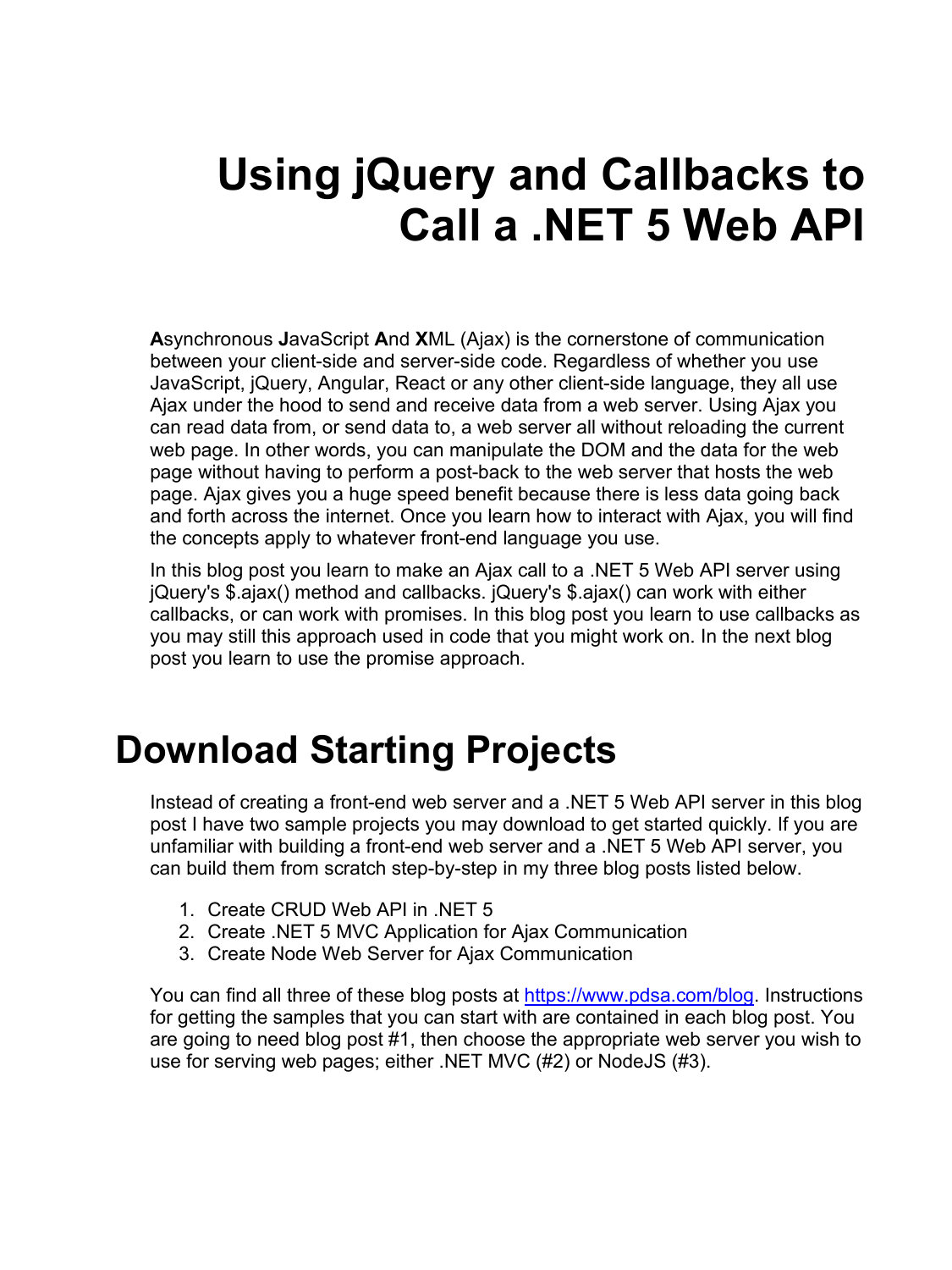#### **Start Both Projects**

After you have reviewed the blog posts and downloaded the appropriate sample projects to your hard drive, start both projects running. The first project to load is the Web API project. Open the **WebAPI** folder in VS Code and click on the **Run | Start Debugging** menus to load and run the .NET Web API project.

Open the **AjaxSample** folder in VS Code.

If you are using node, open the **AjaxSample** folder in VS Code, open a Terminal window and type **npm install**. Then type **npm run dev** to start the web server running and to have it display the index page in your browser.

If you are using the .NET MVC application, open the **AjaxSample-NET** folder in VS Code and click on the **Run | Start Debugging** menus to load and run the .NET MVC project. The index.cshtml page should now be displayed in your browser window.

### **Try it Out**

Go to your browser for the front-end web server (localhost:3000) and you should see a page that looks like [Figure 1.](#page-2-0) If your browser looks like this, everything is working for your front-end web server.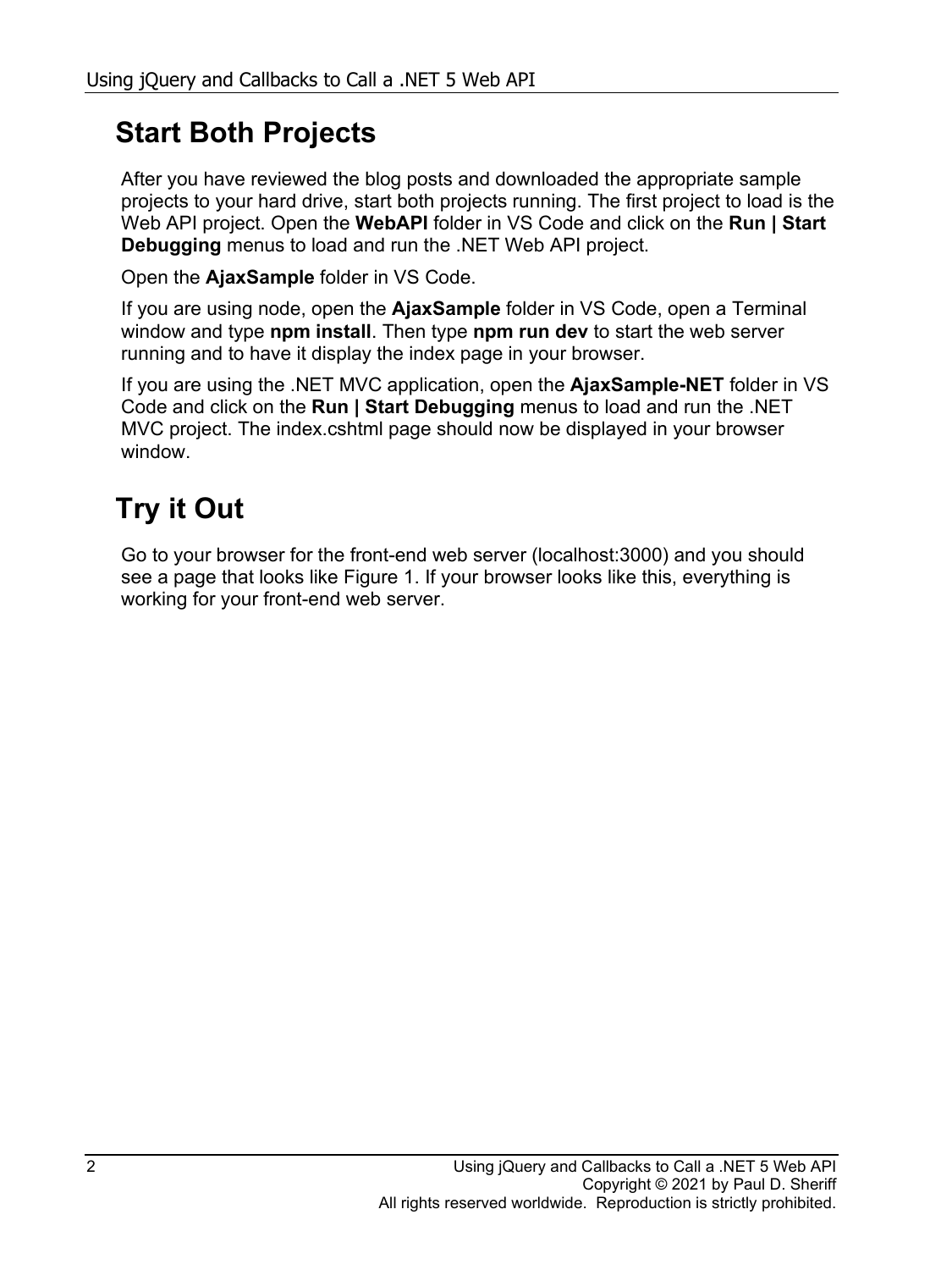| Ajax Samples                         | $\times$<br>$\ddot{}$    |     |                | $\Box$ |                | $\times$ |   |
|--------------------------------------|--------------------------|-----|----------------|--------|----------------|----------|---|
| C<br>$\rightarrow$                   | 1 localhost:3000/samples | @ ☆ | G              | m      | ⊕              |          | i |
| <b>Ajax Samples</b>                  |                          |     |                |        |                |          |   |
| Bring up console window              |                          |     |                |        |                |          |   |
| Product ID                           | 0                        |     |                |        |                |          |   |
| Product Name                         | A New Product            |     |                |        |                |          |   |
| Product Number                       | <b>NEW-999</b>           |     |                |        |                |          |   |
| Color                                | Red                      |     |                |        |                |          |   |
| Cost                                 | 10.00                    |     |                |        |                |          |   |
| Price                                | 25.00                    |     |                |        |                |          |   |
| <b>Sell Start Date</b>               | 1/15/2021                |     |                |        |                |          |   |
|                                      |                          |     |                |        |                |          |   |
| Get a Product<br><b>Get Products</b> | Insert Product           |     | Update Product |        | Delete Product |          |   |

<span id="page-2-0"></span>Figure 1: This is the starting project from which you are going to build your CRUD logic using Ajax and .NET 5.

Open the Browser Tools in your browser, usually accomplished by clicking the F12 key. Click the **Get Products** button and you should see the product data retrieved from the Product table in the AdventureWorksLT database and displayed in your console window.

# **Install jQuery**

If you have not already done so, you need to install jQuery into your node server project. If you are using the MVC application, jQuery is already installed, so you can skip to the next section of this blog post. Open the Terminal window in VS Code in your node server project and type the following command.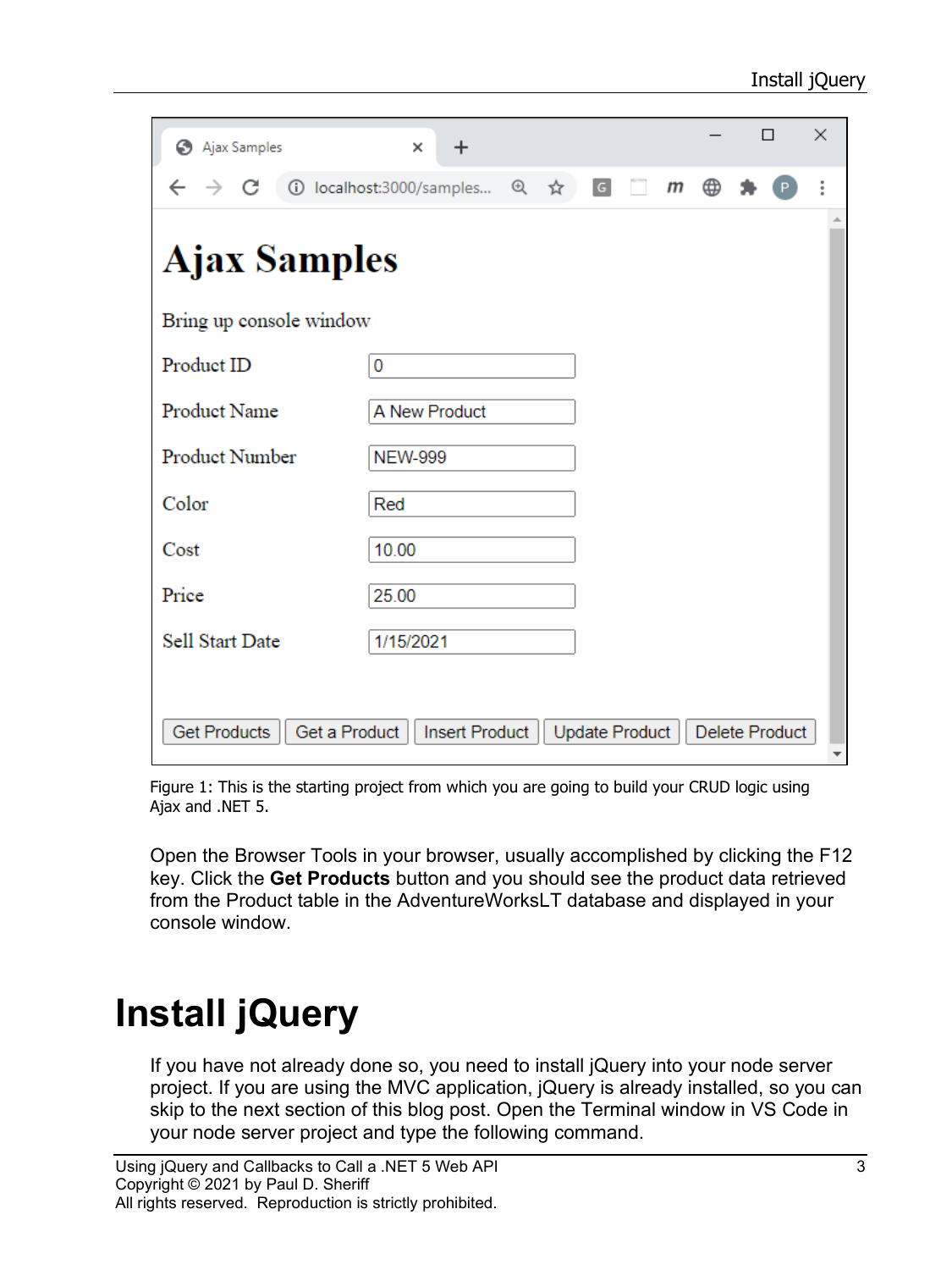```
npm install jquery
```
After jQuery has been installed, open you index page and add a new <script> tag to use jQuery before all other <script> tags on the page.

```
<script src="/node_modules/jquery/dist/jquery.min.js"></script>
```
### **Get all Products**

Prior to jQuery 1.5, the implementation of Ajax used function callbacks to determine when an Ajax call was successful or not. Open the index page of the web server project you downloaded and write code in the empty get() function shown in [Listing](#page-3-0)  [1.](#page-3-0)

```
function get() {
  $.ajax({
    url: URL,
    type: 'GET',
    contentType: 'application/json',
    success: function (data) {
      displayMessage("Products Retrieved");
       console.log(data);
     }
   });
}
```
<span id="page-3-0"></span>Listing 1: The jQuery \$.ajax() function is a very compact way to make Ajax calls.

| <b>Property</b> | <b>Description</b>                                                                  |
|-----------------|-------------------------------------------------------------------------------------|
| url             | The URL to call to retrieve the data.                                               |
| type            | The HTTP verb to use.                                                               |
| contentType     | The type of content being sent. This property is optional when performing<br>a GET. |
| <b>SUCCESS</b>  | A callback function that is called when the data is successfully retrieved.         |

The \$.ajax() accepts a JSON object with settings that tell the Ajax call what to do. The properties used in this example are shown in

Table 1: There are many options you may pass to  $\frac{1}{2}$ , and  $\frac{1}{2}$ , however these are the most popular.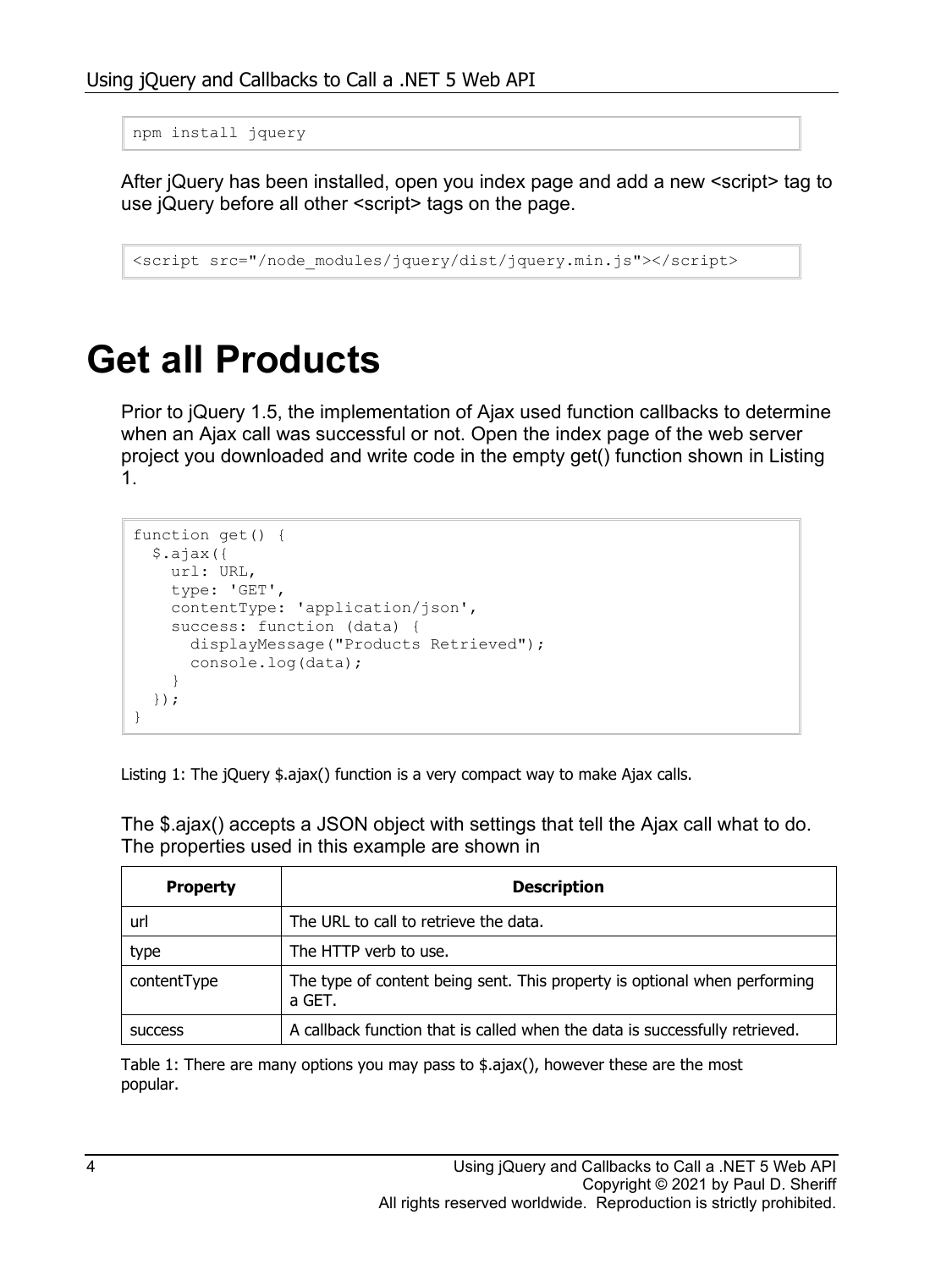There are many more properties you can pass in this settings object. Check out <https://api.jquery.com/jquery.ajax/> for more information.

#### **Try it Out**

Save the changes you made to the index page and go to your browser. Open your developer tools on your browser and display the console window. Click on the Get Products button and you should see several objects appear in your console window.

### **Adding an Error Callback**

There is no guarantee that the Ajax call you make will succeed, so besides supplying a success callback function it is recommended you always supply an error callback function as well. Modify the get() function you wrote previously to look like the following code.

```
function get() {
   $.ajax({
    url: URL,
     type: 'GET',
     contentType: "application/json",
     success: function (data) {
       displayMessage("Products Retrieved");
       console.log(data);
     },
     error: function (error) {
       handleAjaxError(error);
     }
   });
}
```
Listing 2: Add an error callback function to handle any exceptions.

The handleAjaxError() function is located in the ajax-common.js file and simply reports the error to the console window.

### **Adding a Complete Callback**

Another callback you may specify in the settings object is called **complete** [\(Listing](#page-5-0)  [3\)](#page-5-0). This method executes regardless of whether the call was successful or not. It is not necessary to include this callback, but it is one of the many options available to you when using the \$.ajax() method.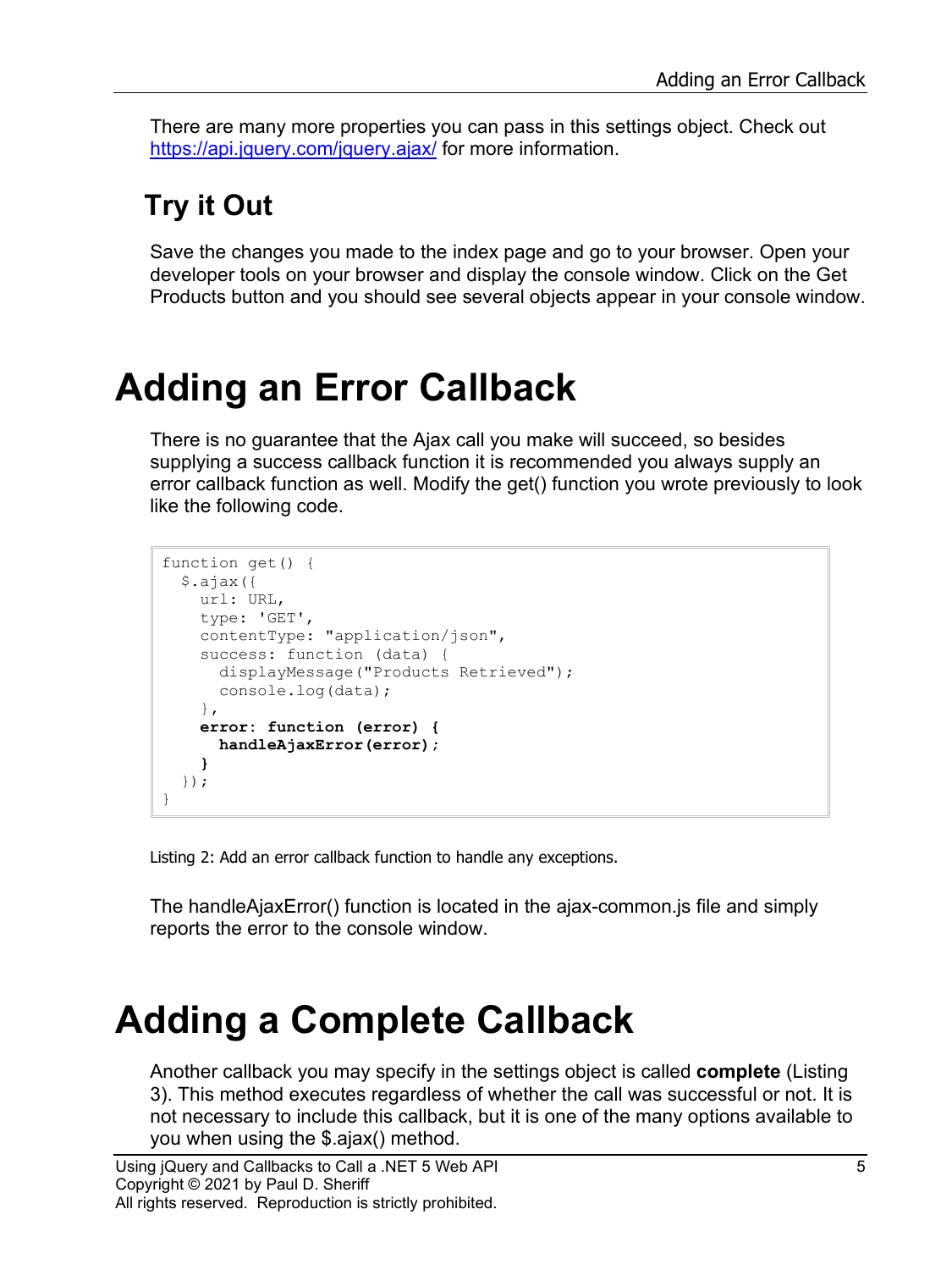```
function get() {
  $.ajax({
    url: URL,
    type: 'GET',
    contentType: "application/json",
    success: function (data) {
      displayMessage("Products Retrieved");
      console.log(data);
     },
    error: function (error) {
     handleAjaxError(error);
     },
    complete: function () {
       console.log("In the complete function");
     }
  });
}
```
<span id="page-5-0"></span>Listing 3: This version of the get() function has three callbacks to handle any situation of what might happen with an Ajax call.

### **Get a Single Product**

There is no guarantee that the Ajax call you make will succeed, so besides supplying a success callback function it is recommended you always supply an error callback function as well. Modify the get() function you wrote previously to look like [Listing 4.](#page-5-1)

```
function getProduct() {
   $.ajax({
   url: URL + "/" + getValue("productID"),
     type: 'GET',
    contentType: "application/json",
    success: function (data) {
       displayMessage("Product Retrieved");
     setInput(data);
     },
     error: function (error) {
       handleAjaxError(error);
     }
   });
}
```
<span id="page-5-1"></span>Listing 4: Pass a unique identifier on the URL to retrieve a single record.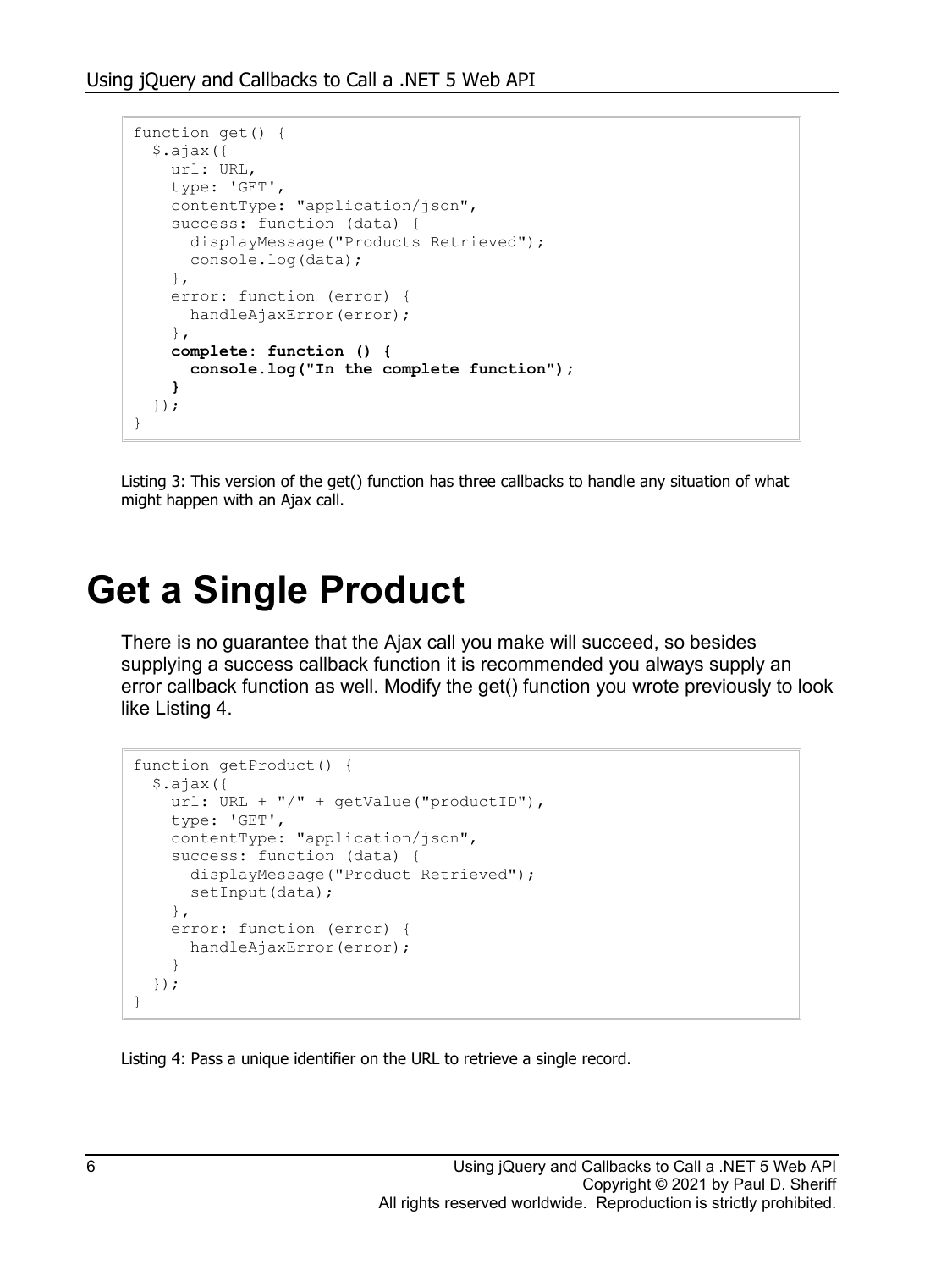#### **Try it Out**

Save the changes you made to the index page and go to your browser. Click on the Get a Product button and you should the input fields update with the data from the database.

## **Insert a Product**

Change the insertProduct() function, shown in [Listing 5,](#page-6-0) to call \$.ajax() to submit the data you gather from the inputs to the Post() method in the Web API project. When posting data to a Web API you set the *type* property as "POST" and set the *contentType* property to "application/json" to tell the server what kind of data is being sent. Set the *data* property to the stringified version of the product object created from the getFromInput() method.

```
function insertProduct() {
   // Build product object from user input
   let product = getFromInput();
   $.ajax({
    url: URL,
     type: "POST",
     contentType: "application/json",
     data: JSON.stringify(product),
     success: function (data) {
      displayMessage("Product Inserted");
      console.log(data);
     setInput(data);
     },
     error: function (error) {
       handleAjaxError(error);
     }
   });
}
```
<span id="page-6-0"></span>Listing 5: When posting data, make sure you specify the contentType

### **Try it Out**

Save the changes you made to the index page and go to your browser. Open your developer tools on your browser and display the console window. Click on the Insert Product button and you should a new object appear in your console window. The input fields on the screen should also update with the data from the Web API server.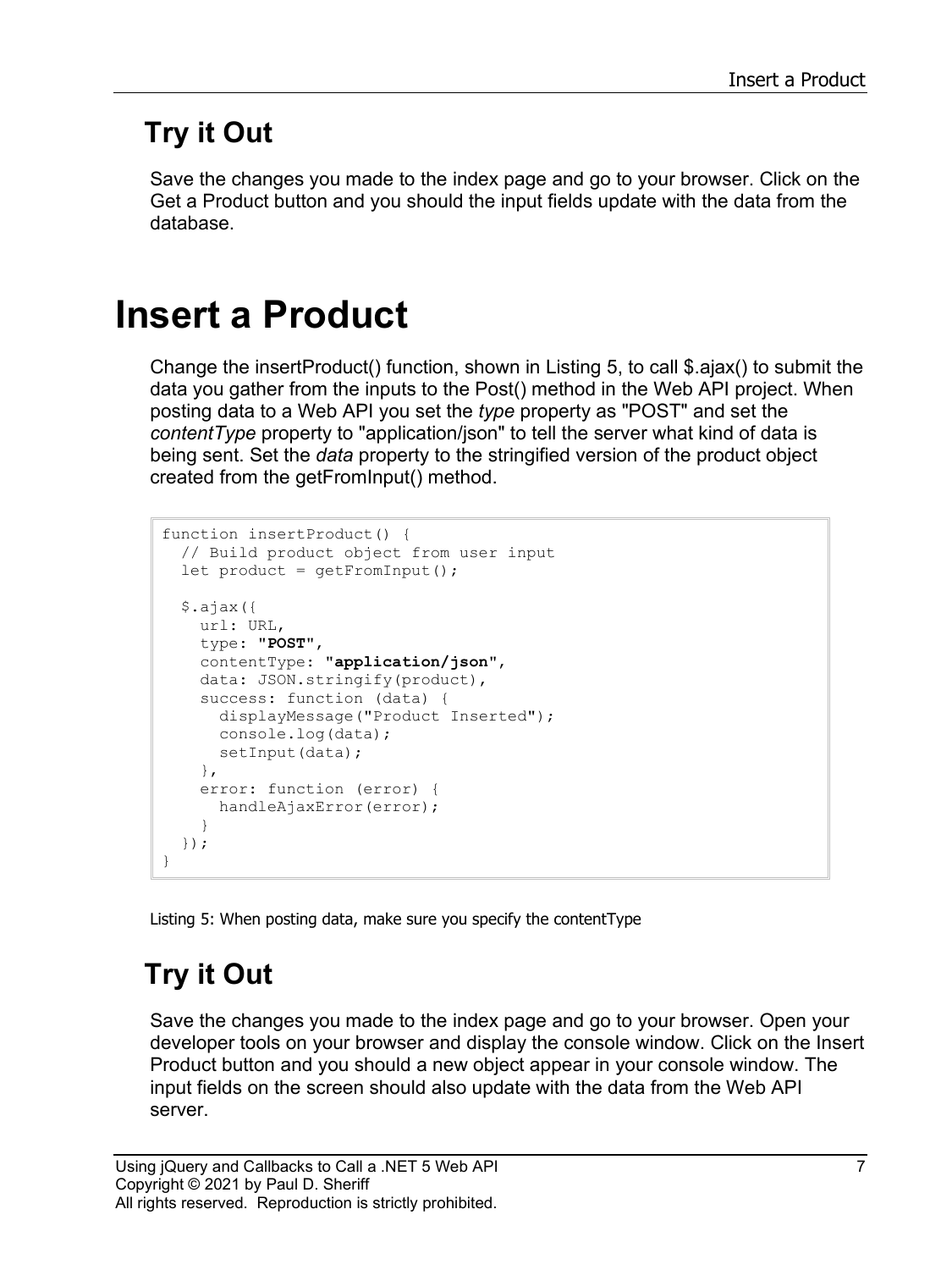## **Update a Product**

Change the updateProduct() function, shown in [Listing 6,](#page-7-0) to call \$.ajax() to submit the data you gather from the inputs to the Put() method in the Web API project. Just like the insert function, change the *type* property to "PUT" and set the *contentType* property to "application/json" to tell the server what kind of data is being sent. Set the *data* property to the stringified version of the product object created from the getFromInput() method.

```
function updateProduct() {
  // Build product object from user input
  let product = getFromInput();
  $.ajax({
    url: URL + "/" + product.productID,
    type: "PUT",
    contentType: "application/json",
   data: JSON.stringify(product),
    success: function (data) {
      displayMessage("Product Updated");
      console.log(data);
     setInput(data);
    },
    error: function (error) {
    handleAjaxError(error);
    }
  });
}
```
<span id="page-7-0"></span>Listing 6: When updating data, pass the product id on the URL line.

### **Try it Out**

Save the changes you made to the index page and go to your browser. Open your developer tools on your browser and display the console window. Fill in the Product ID value you wish to update. Click on the Update Product button and you should a new object appear in your console window. The input fields on the screen should also update with the data from the Web API server.

## **Delete a Product**

Change the deleteProduct() function, shown in [Listing 7,](#page-8-0) to call \$.ajax() to submit the product ID from the input field to the Delete() method in the Web API project.